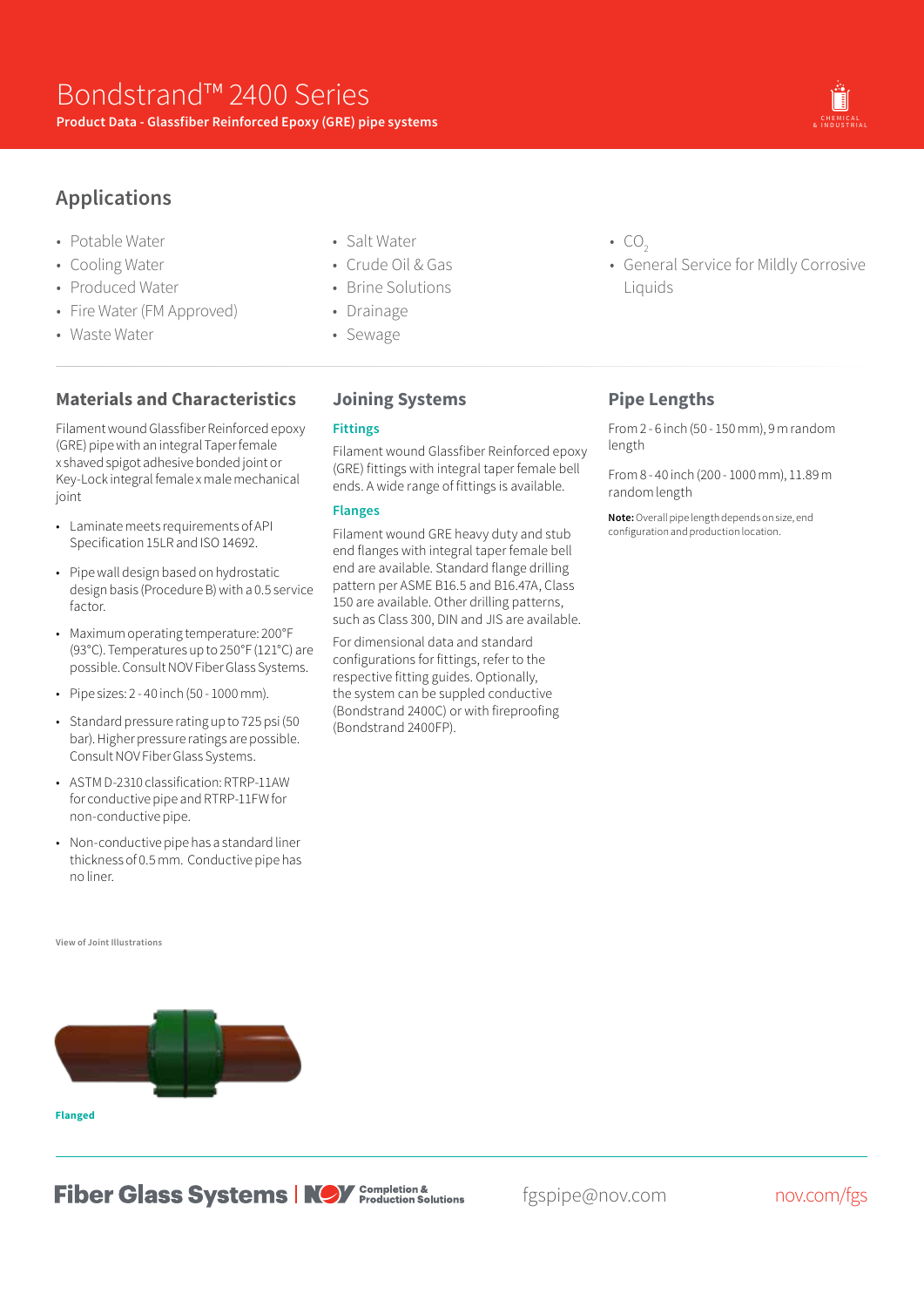| <b>Pipe</b><br>Size |      | Inside<br><b>Diameter</b> |       |      | <b>Pressure Class</b> |      |      |      |      |      |      |      |      |      |      |      |      |                          |      |                          |      |
|---------------------|------|---------------------------|-------|------|-----------------------|------|------|------|------|------|------|------|------|------|------|------|------|--------------------------|------|--------------------------|------|
|                     |      |                           |       | 2410 |                       | 2412 |      | 2414 |      | 2416 |      | 2420 |      | 2425 |      | 2432 |      | 2440                     |      | 2450                     |      |
| in                  | mm   | in                        | mm    | in   | mm                    | in   | mm   | in   | mm   | in   | mm   | in   | mm   | in   | mm   | in   | mm   | in                       | mm   | in                       | mm   |
| $\overline{2}$      | 50   | 2.09                      | 53.2  | 0.09 | 2.3                   | 0.09 | 2.3  | 0.09 | 2.3  | 0.09 | 2.3  | 0.09 | 2.3  | 0.09 | 2.3  | 0.09 | 2.3  | 0.11                     | 2.8  | 0.13                     | 3.3  |
| 3                   | 80   | 3.22                      | 81.8  | 0.09 | 2.3                   | 0.09 | 2.3  | 0.09 | 2.3  | 0.09 | 2.3  | 0.09 | 2.3  | 0.11 | 2.7  | 0.12 | 3.1  | 0.15                     | 3.9  | 0.19                     | 4.7  |
| 4                   | 100  | 4.14                      | 105.2 | 0.09 | 2.3                   | 0.09 | 2.3  | 0.09 | 2.3  | 0.10 | 2.5  | 0.11 | 2.7  | 0.13 | 3.3  | 0.15 | 3.9  | 0.19                     | 4.9  | 0.23                     | 5.9  |
| 6                   | 150  | 6.20                      | 159.0 | 0.10 | 2.5                   | 0.11 | 2.7  | 0.12 | 3.0  | 0.13 | 3.4  | 0.15 | 3.8  | 0.18 | 4.6  | 0.22 | 5.6  | 0.28                     | 7.0  | 0.34                     | 8.7  |
| 8                   | 200  | 8.22                      | 208.8 | 0.12 | 3.1                   | 0.13 | 3.2  | 0.15 | 3.7  | 0.17 | 4.2  | 0.19 | 4.8  | 0.23 | 5.8  | 0.28 | 7.2  | 0.36                     | 9.1  | 0.44                     | 11.2 |
| 10                  | 250  | 10.35                     | 262.9 | 0.14 | 3.5                   | 0.15 | 3.9  | 0.18 | 4.5  | 0.20 | 5.1  | 0.23 | 5.8  | 0.28 | 7.2  | 0.35 | 8.8  | 0.44                     | 11.2 | 0.54                     | 13.8 |
| 12                  | 300  | 12.35                     | 313.7 | 0.15 | 3.9                   | 0.18 | 4.5  | 0.21 | 5.3  | 0.24 | 6.0  | 0.27 | 6.8  | 0.33 | 8.4  | 0.41 | 10.4 | 0.53                     | 13.4 | 0.65                     | 16.6 |
| 14                  | 350  | 13.56                     | 344.4 | 0.16 | 4.1                   | 0.19 | 4.8  | 0.22 | 5.7  | 0.26 | 6.6  | 0.29 | 7.4  | 0.36 | 9.2  | 0.45 | 11.4 | 0.57                     | 14.5 | 0.72                     | 18.2 |
| 16                  | 400  | 15.50                     | 393.7 | 0.18 | 4.5                   | 0.22 | 5.5  | 0.25 | 6.4  | 0.29 | 7.4  | 0.33 | 8.4  | 0.41 | 10.5 | 0.51 | 12.9 | 0.61                     | 15.6 | 0.81                     | 20.7 |
| 18                  | 450  | 17.08                     | 433.8 | 0.19 | 4.9                   | 0.24 | 6.0  | 0.28 | 7.0  | 0.32 | 8.1  | 0.36 | 9.2  | 0.45 | 11.5 | 0.56 | 14.2 | 0.72                     | 18.2 | $\ddot{\phantom{1}}$     |      |
| 20                  | 500  | 18.98                     | 482.1 | 0.21 | 5.4                   | 0.26 | 6.6  | 0.30 | 7.7  | 0.35 | 8.9  | 0.40 | 10.1 | 0.50 | 12.7 | 0.62 | 15.7 | 0.79                     | 20.1 | $\overline{\phantom{a}}$ |      |
| 24                  | 600  | 22.76                     | 578.6 | 0.25 | 6.3                   | 0.30 | 7.7  | 0.37 | 9.3  | 0.42 | 10.6 | 0.48 | 12.1 | 0.59 | 15.1 | 0.74 | 18.8 | 0.94                     | 24.0 |                          |      |
| 28                  | 700  | 17.56                     | 700   | 0.29 | 7.4                   | 0.36 | 9.1  | 0.43 | 10.8 | 0.50 | 12.6 | 0.56 | 14.3 | 0.70 | 17.9 | 0.88 | 22.3 | $\overline{\phantom{a}}$ |      | $\overline{\phantom{a}}$ |      |
| 30                  | 750  | 29.53                     | 750   | 0.31 | 7.9                   | 0.38 | 9.7  | 0.46 | 11.6 | 0.53 | 13.5 | 0.60 | 15.3 | 0.75 | 19.1 | 0.94 | 23.9 |                          |      | $\overline{\phantom{a}}$ |      |
| 32                  | 800  | 31.50                     | 800   | 0.33 | 8.4                   | 0.41 | 10.3 | 0.48 | 12.3 | 0.56 | 14.3 | 0.64 | 16.3 | 0.80 | 20.4 | 1.00 | 25.5 |                          |      | $\overline{\phantom{a}}$ |      |
| 36                  | 900  | 35.43                     | 900   | 0.37 | 9.3                   | 0.45 | 11.5 | 0.54 | 13.7 | 0.63 | 16.1 | 0.72 | 18.2 | 0.90 | 22.8 | 1.12 | 28.5 |                          |      | $\overline{\phantom{a}}$ |      |
| 40                  | 1000 | 39.37                     | 1000  | 0.41 | 10.3                  | 0.50 | 12.8 | 0.60 | 15.3 | 0.70 | 17.8 | 0.80 | 20.3 | 0.98 | 25.3 |      |      |                          |      |                          |      |

### **Total Wall Thickness & Inner Diameter**

**Note:**

(1) Pipe wall thickness measured according to NOV Fiber Glass Systems' procedure.

(2) Total pipe wall thickness includes 0.5 mm liner for non-conductive pipe.

| <b>Pipe</b><br><b>Size</b> |      |       | <b>Pressure Class</b> |       |      |       |      | 2420<br>2416 |      |       |      |       |      |       |      |                |                          |                          |      |
|----------------------------|------|-------|-----------------------|-------|------|-------|------|--------------|------|-------|------|-------|------|-------|------|----------------|--------------------------|--------------------------|------|
|                            |      | 2410  |                       | 2412  |      | 2414  |      |              |      |       |      | 2425  |      | 2432  |      | 2440           |                          | 2450                     |      |
| in                         | mm   | psi   | bar                   | psi   | bar  | psi   | bar  | psi          | bar  | psi   | bar  | psi   | bar  | psi   | bar  | psi            | bar                      | psi                      | bar  |
| $\overline{2}$             | 50   | 269.8 | 18.6                  | 269.8 | 18.6 | 269.8 | 18.6 | 269.8        | 18.6 | 269.8 | 18.6 | 269.8 | 18.6 | 269.8 | 18.6 | 546.8          | 37.7                     | 961.6                    | 66.3 |
| 3                          | 80   | 76.9  | 5.3                   | 76.9  | 5.3  | 76.9  | 5.3  | 76.9         | 5.3  | 76.9  | 5.3  | 137.8 | 9.5  | 224.8 | 15.5 | 488.8          | 33.7                     | 894.9                    | 61.7 |
| $\overline{4}$             | 100  | 36.3  | 2.5                   | 36.3  | 2.5  | 36.3  | 2.5  | 49.3         | 3.4  | 66.7  | 4.6  | 133.4 | 9.2  | 236.4 | 16.3 | 497.5          | 34.3                     | 894.9                    | 61.7 |
| 6                          | 150  | 14.5  | 1.0                   | 18.9  | 1.3  | 29.0  | 2.0  | 43.5         | 3.0  | 65.3  | 4.5  | 121.8 | 8.4  | 230.6 | 15.9 | 465.6          | 32.1                     | 906.5                    | 62.5 |
| 8                          | 200  | 14.5  | 1.0                   | 16.0  | 1.1  | 26.1  | 1.8  | 40.6         | 2.8  | 63.8  | 4.4  | 116.0 | 8.0  | 230.6 | 15.9 | 475.7          | 32.8                     | 890.5                    | 61.4 |
| 10                         | 250  | 11.6  | 0.8                   | 16.0  | 1.1  | 26.1  | 1.8  | 39.2         | 2.7  | 59.5  | 4.1  | 117.5 | 8.1  | 220.5 | 15.2 | 459.8          | 31.7                     | 896.3                    | 61.8 |
| 12                         | 300  | 10.2  | 0.7                   | 16.0  | 1.1  | 26.1  | 1.8  | 39.2         | 2.7  | 58.0  | 4.0  | 114.6 | 7.9  | 220.5 | 15.2 | 474.3          | 32.7                     | 894.9                    | 61.7 |
| 14                         | 350  | 8.7   | 0.6                   | 14.5  | 1.0  | 24.7  | 1.7  | 40.6         | 2.8  | 58.0  | 4.0  | 114.6 | 7.9  | 221.9 | 15.3 | 467.0          | 32.2                     | 897.8                    | 61.9 |
| 16                         | 400  | 7.3   | 0.5                   | 14.5  | 1.0  | 24.7  | 1.7  | 39.2         | 2.7  | 58.0  | 4.0  | 117.5 | 8.1  | 219.0 | 15.1 | 387.3          | 26.7                     | 903.4                    | 62.3 |
| 18                         | 450  | 7.3   | 0.5                   | 14.5  | 1.0  | 24.7  | 1.7  | 39.2         | 2.7  | 58.0  | 4.0  | 116.0 | 8.0  | 220.5 | 15.2 | 462.7          | 31.9                     |                          |      |
| 20                         | 500  | 7.3   | 0.5                   | 14.5  | 1.0  | 24.7  | 1.7  | 39.2         | 2.7  | 56.6  | 3.9  | 116.0 | 8.0  | 219.0 | 15.1 | 458.3          | 31.6                     | $\blacksquare$           |      |
| 24                         | 600  | 7.3   | 0.5                   | 14.5  | 1.0  | 26.1  | 1.8  | 39.2         | 2.7  | 58.0  | 4.0  | 114.6 | 7.9  | 221.9 | 15.3 |                | $\overline{a}$           | $\overline{\phantom{a}}$ |      |
| 28                         | 700  | 7.3   | 0.5                   | 13.1  | 0.9  | 23.2  | 1.6  | 37.7         | 2.6  | 55.1  | 3.8  | 110.2 | 7.6  | 211.8 | 14.6 |                | $\overline{\phantom{a}}$ | $\overline{\phantom{a}}$ |      |
| 30                         | 750  | 7.3   | 0.5                   | 13.1  | 0.9  | 23.2  | 1.6  | 37.7         | 2.6  | 55.1  | 3.8  | 108.8 | 7.5  | 213.2 | 14.7 |                |                          | $\overline{\phantom{0}}$ |      |
| 32                         | 800  | 7.3   | 0.5                   | 13.1  | 0.9  | 23.2  | 1.6  | 37.7         | 2.6  | 56.6  | 3.9  | 110.2 | 7.6  | 213.2 | 14.7 | $\overline{a}$ |                          | $\overline{\phantom{a}}$ |      |
| 36                         | 900  | 7.3   | 0.5                   | 13.1  | 0.9  | 23.2  | 1.6  | 37.7         | 2.6  | 55.1  | 3.8  | 108.8 | 7.5  | 211.8 | 14.6 |                |                          | $\overline{\phantom{0}}$ |      |
| 40                         | 1000 | 7.3   | 0.5                   | 14.5  | 1.0  | 23.2  | 1.6  | 37.7         | 2.6  | 56.6  | 3.9  | 108.8 | 7.5  |       |      |                |                          |                          |      |

**External Pressure** (Ultimate Collapse Pressure at 21°C / 70°F)

# **Fiber Glass Systems | NOV** Completion &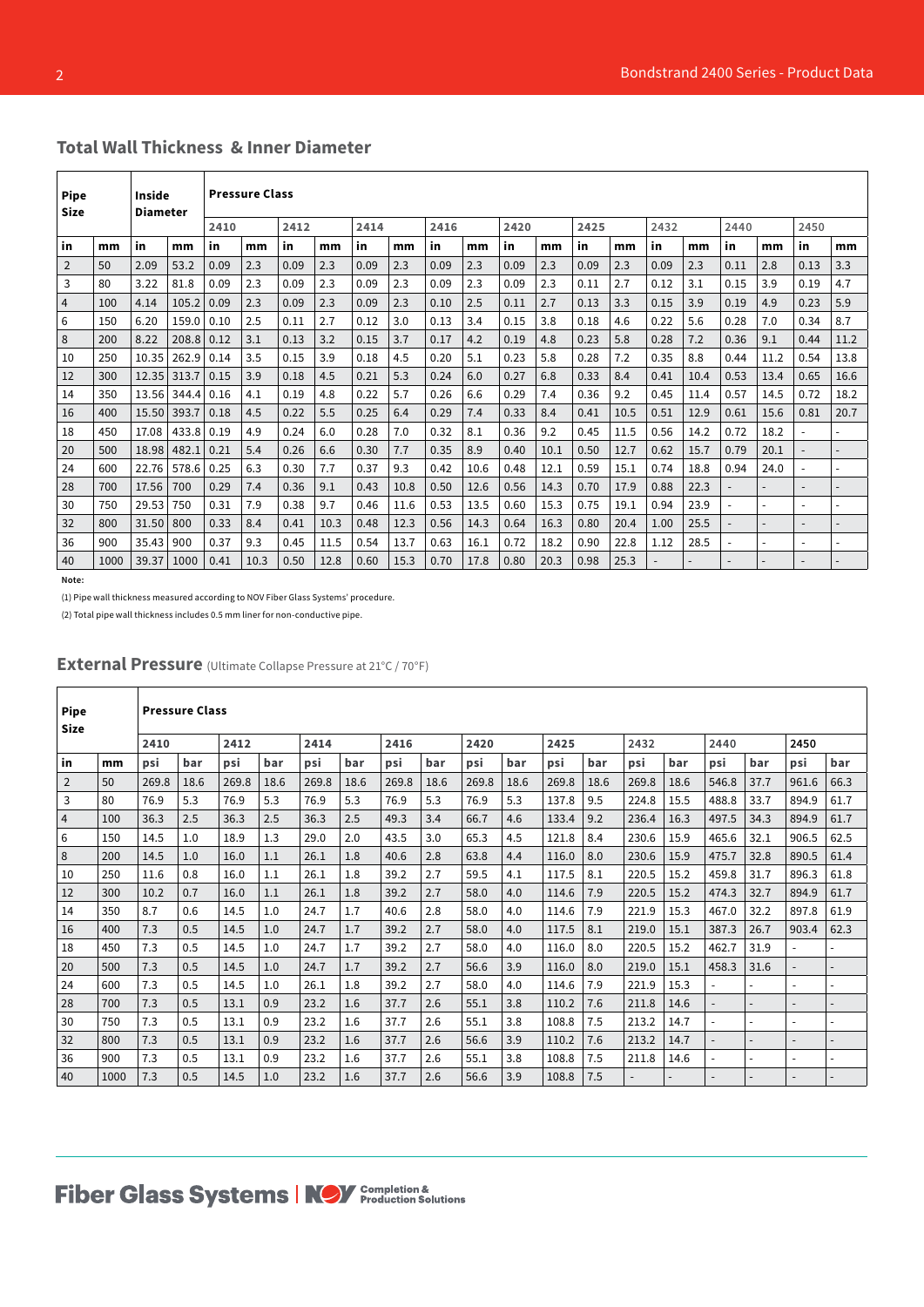# **Stiffness Factor per ASTM D2412 @21°C (@70°F)**

| <b>Pipe</b><br><b>Size</b> |      |       | <b>Pressure Class</b> |       |      |       |      |              |             |              |       |              |       |              |      |              |                |              |             |
|----------------------------|------|-------|-----------------------|-------|------|-------|------|--------------|-------------|--------------|-------|--------------|-------|--------------|------|--------------|----------------|--------------|-------------|
|                            |      | 2410  |                       | 2412  |      | 2414  |      | 2416         |             | 2420         |       | 2425         |       | 2432         |      | 2440         |                | 2450         |             |
| lin                        | mm   | lb•in | N•m                   | lb•in | N·m  | lb•in | N•m  | lb•in        | $N \cdot m$ | lb•in        | N•m   | lb•in        | N•m   | lb•in        | N•m  | lb•in        | N•m            | lb•in        | $N \cdot m$ |
| $\overline{2}$             | 50   | 114   | 13                    | 114   | 13   | 114   | 13   | 114          | 13          | 114          | 13    | 114          | 13    | 114          | 13   | 238          | 27             | 429          | 49          |
| 3                          | 80   | 114   | 13                    | 114   | 13   | 114   | 13   | 114          | 13          | 114          | 13    | 208          | 24    | 344          | 39   | 768          | 87             | 1448         | 165         |
| $\overline{4}$             | 100  | 114   | 13                    | 114   | 13   | 114   | 13   | 156          | 18          | 208          | 24    | 429          | 49    | 768          | 87   | 1665         | 190            | 3078         | 350         |
| 6                          | 150  | 156   | 18                    | 208   | 24   | 305   | 35   | 477          | 54          | 702          | 80    | 1347         | 153   | 2593         | 295  | 5368         | 611            | 10777        | 1227        |
| 8                          | 200  | 344   | 39                    | 385   | 44   | 640   | 73   | 990          | 113         | 1554         | 177   | 2910         | 331   | 5879         | 669  | 12432        | 1415           | 23944        | 2726        |
| 10                         | 250  | 528   | 60                    | 768   | 87   | 1251  | 142  | 1902         | 217         | 2910         | 331   | 5879         | 669   | 11176        | 1272 | 23944        | 2726           | 48089        | 5474        |
| 12                         | 300  | 768   | 87                    | 1251  | 142  | 2162  | 246  | 3252         | 370         | 4887         | 556   | 9637         | 1097  | 18965        | 2159 | 41958        | 4776           | 81568        | 9286        |
| 14                         | 350  | 912   | 104                   | 1554  | 177  | 2748  | 313  | 4436         | 505         | 6421         | 731   | 12871        | 1465  | 25312        | 2881 | 54790        | 6237           | 108384 12338 |             |
| 16                         | 400  | 1251  | 142                   | 2443  | 278  | 4014  | 457  | 6421         | 731         | 9637         | 1097  | 19545        | 2225  | 37266        | 4242 | 67294        | 7661           | 158981 18107 |             |
| 18                         | 450  | 1665  | 190                   | 3252  | 370  | 5368  | 611  | 8580         | 977         | 12871        | 1465  | 26015        | 2961  | 50258        | 5721 | 108384 12338 |                |              |             |
| 20                         | 500  | 2299  | 262                   | 4436  | 505  | 7295  | 830  | 11585        | 1319        | 17293        | 1969  | 35491        | 4040  | 68640        | 7814 | 147168 16753 |                |              |             |
| 24                         | 600  | 3814  | 434                   | 7295  | 830  | 13320 | 1516 | 20138        | 2292        | 30508        | 3473  | 60828        | 6925  | 119784 13636 |      |              |                |              |             |
| 28                         | 700  | 6421  | 731                   | 12432 | 1415 | 21358 | 2431 | 34626        | 3942        | 51367        | 5847  | 102966 11721 |       | 202495 23052 |      |              |                |              |             |
| 30                         | 750  | 7920  | 902                   | 15220 | 1733 | 26731 | 3043 | 42941        | 4888        | 63362        | 7213  | 125772       | 14318 | 250433 28509 |      |              |                |              |             |
| 32                         | 800  | 9537  | 1097                  | 18396 | 2094 | 32114 | 3656 | 51367        | 5847        | 77093        | 8776  | 154029 17534 |       | 305397 34766 |      |              | $\overline{a}$ |              |             |
| 36                         | 900  | 13320 | 1516                  | 26015 | 2961 | 44954 | 5117 | 72785        | 8286        | 108384       | 12338 | 216750 24674 |       | 429060 48843 |      |              | ÷.             |              |             |
| 40                         | 1000 | 17612 | 2094                  | 36371 | 4140 | 63362 | 7213 | 101200 11520 |             | 151719 17271 |       | 301810 33938 |       |              |      |              |                |              |             |

# **Pipe Stiffness per ASTM D2412 @21°C (@70°F)**

| Pipe<br><b>Size</b> |      |       | <b>Pressure Class</b> |       |      |       |      |       |      |       |      |       |      |       |      |        |      |              |       |
|---------------------|------|-------|-----------------------|-------|------|-------|------|-------|------|-------|------|-------|------|-------|------|--------|------|--------------|-------|
|                     |      | 2410  |                       | 2412  |      | 2414  |      | 2416  |      | 2420  |      | 2425  |      | 2432  |      | 2440   |      | 2450         |       |
| in                  | mm   | psi   | bar                   | psi   | bar  | psi   | bar  | psi   | bar  | psi   | bar  | psi   | bar  | psi   | bar  | psi    | bar  | psi          | bar   |
| 2                   | 50   | 602.8 | 41.6                  | 602.8 | 41.6 | 602.8 | 41.6 | 602.8 | 41.6 | 602.8 | 41.6 | 602.8 | 41.6 | 602.8 | 41.6 | 1223.8 | 84.4 | 2149.5       | 148.2 |
| 3                   | 80   | 171.6 | 11.8                  | 171.6 | 11.8 | 171.6 | 11.8 | 171.6 | 11.8 | 171.6 | 11.8 | 308.9 | 21.3 | 502.7 | 34.7 | 1092.8 | 75.3 | 2003.0 138.1 |       |
| $\overline{4}$      | 100  | 81.9  | 5.6                   | 81.9  | 5.6  | 81.9  | 5.6  | 111.7 | 7.7  | 147.8 | 10.2 | 299.7 | 20.7 | 527.7 | 36.4 | 1112.6 | 76.7 | 2001.4       | 138.0 |
| 6                   | 150  | 33.0  | 2.3                   | 43.7  | 3.0  | 63.8  | 4.4  | 98.8  | 6.8  | 144.5 | 10.0 | 273.2 | 18.8 | 516.2 | 35.6 | 1041.8 | 71.8 | 2028.4 139.9 |       |
| 8                   | 200  | 32.0  | 2.2                   | 35.8  | 2.5  | 59.1  | 4.1  | 90.8  | 6.3  | 141.3 | 9.7  | 260.9 | 18.0 | 516.8 | 35.6 | 1064.5 | 73.4 | 1991.9 137.3 |       |
| 10                  | 250  | 24.7  | 1.7                   | 35.8  | 2.5  | 57.9  | 4.0  | 87.4  | 6.0  | 132.7 | 9.1  | 263.9 | 18.2 | 492.9 | 34.0 | 1028.6 | 70.9 | 2003.6       | 138.1 |
| 12                  | 300  | 21.2  | 1.5                   | 34.3  | 2.4  | 58.9  | 4.1  | 88.0  | 6.1  | 131.2 | 9.0  | 254.9 | 17.6 | 492.4 | 33.9 | 1059.6 | 73.1 | 2000.5 137.9 |       |
| 14                  | 350  | 19.0  | 1.3                   | 32.2  | 2.2  | 56.6  | 3.9  | 90.6  | 6.2  | 130.3 | 9.0  | 257.2 | 17.7 | 496.5 | 34.2 | 1046.2 | 72.1 | 2008.4       | 138.5 |
| 16                  | 400  | 17.5  | 1.2                   | 33.9  | 2.3  | 55.3  | 3.8  | 87.9  | 6.1  | 130.9 | 9.0  | 261.4 | 18.0 | 489.5 | 33.7 | 866.6  | 59.7 | 1960.0       | 135.2 |
| 18                  | 450  | 17.4  | 1.2                   | 33.7  | 2.3  | 55.3  | 3.8  | 87.8  | 6.1  | 130.7 | 9.0  | 260.1 | 17.9 | 493.4 | 34.0 | 1036.0 | 71.4 |              |       |
| 20                  | 500  | 17.5  | 1.2                   | 33.5  | 2.3  | 54.8  | 3.8  | 86.4  | 6.0  | 128.0 | 8.8  | 258.5 | 17.8 | 491.0 | 33.9 | 1025.3 | 70.7 |              |       |
| 24                  | 600  | 16.8  | 1.2                   | 31.9  | 2.2  | 57.8  | 4.0  | 86.8  | 6.0  | 130.6 | 9.0  | 256.4 | 17.7 | 495.5 | 34.2 |        |      |              |       |
| 28                  | 700  | 16.0  | 1.1                   | 30.7  | 2.1  | 52.4  | 3.6  | 84.4  | 5.8  | 124.3 | 8.6  | 245.4 | 16.9 | 473.7 | 32.7 |        |      |              |       |
| 30                  | 750  | 16.0  | 1.1                   | 30.6  | 2.1  | 53.3  | 3.7  | 85.1  | 5.9  | 124.6 | 8.6  | 243.7 | 16.8 | 476.3 | 32.8 |        |      |              |       |
| 32                  | 800  | 16.1  | 1.1                   | 30.5  | 2.1  | 52.8  | 3.6  | 83.9  | 5.8  | 124.9 | 8.6  | 245.9 | 17.0 | 478.5 | 33.0 |        |      |              |       |
| 36                  | 900  | 15.6  | 1.1                   | 30.3  | 2.1  | 51.9  | 3.6  | 83.5  | 5.8  | 123.4 | 8.5  | 243.1 | 16.8 | 472.3 | 32.6 |        |      |              |       |
| 40                  | 1000 | 15.7  | 1.1                   | 30.8  | 2.1  | 53.3  | 3.7  | 84.6  | 5.8  | 125.9 | 8.7  | 244.2 | 16.8 |       |      |        |      |              |       |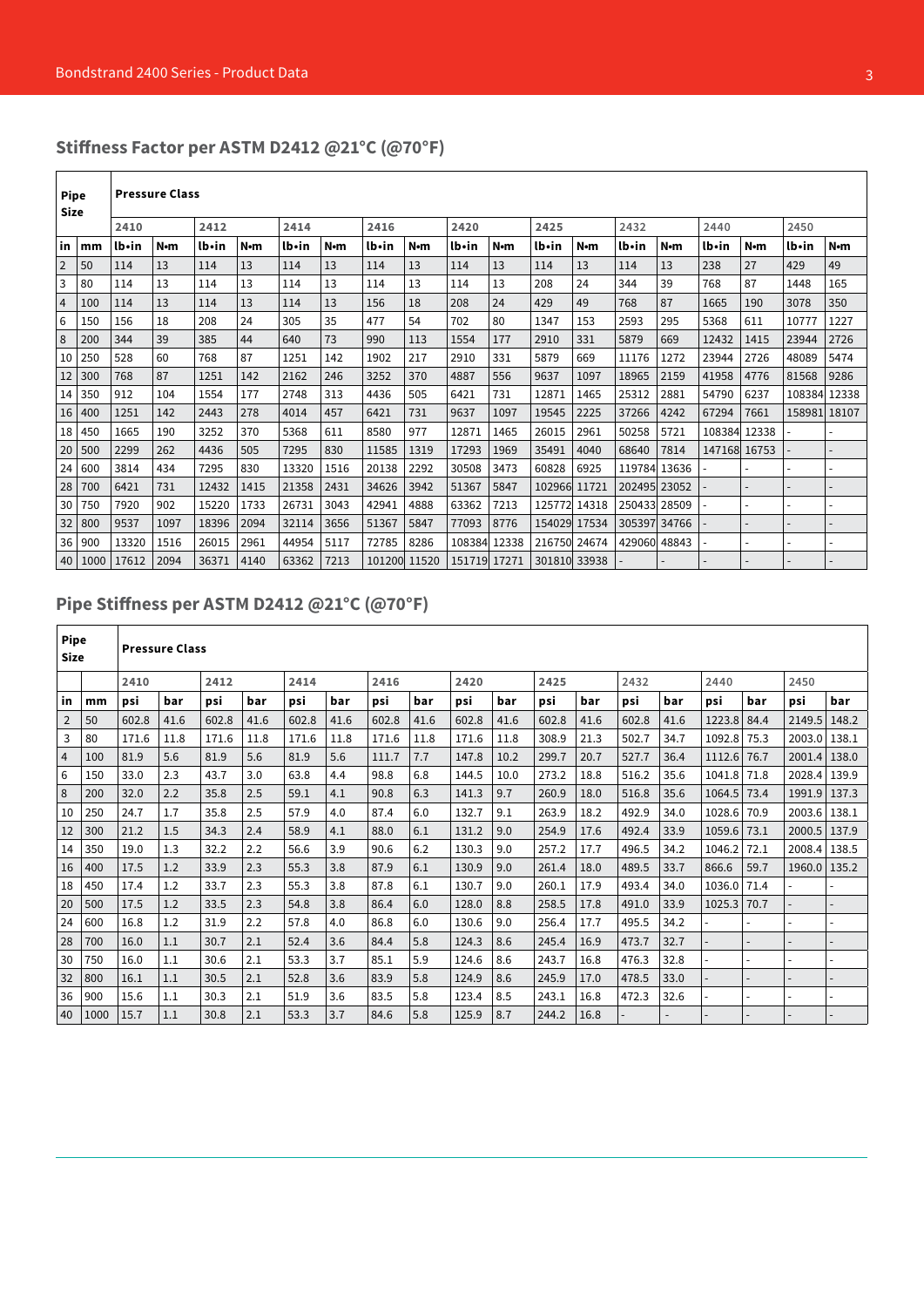# **Single Span Lengths**

| <b>Pipe</b><br><b>Size</b> |      |      | <b>Pressure Class</b> |      |     |      |      |      |      |      |      |      |      |      |      |                          |                          |                          |                          |
|----------------------------|------|------|-----------------------|------|-----|------|------|------|------|------|------|------|------|------|------|--------------------------|--------------------------|--------------------------|--------------------------|
|                            |      | 2410 |                       | 2412 |     | 2414 |      | 2416 |      | 2420 |      | 2425 |      | 2432 |      | 2440                     |                          | 2450                     |                          |
| in                         | mm   | ft   | m                     | ft   | m   | ft   | m    | ft   | m    | ft   | m    | ft   | m    | ft   | m    | ft                       | m                        | ft                       | m                        |
| $\overline{2}$             | 50   | 9.2  | 2.8                   | 9.2  | 2.8 | 9.2  | 2.8  | 9.2  | 2.8  | 9.2  | 2.8  | 9.2  | 2.8  | 9.2  | 2.8  | 9.8                      | 3.0                      | 10.2                     | 3.1                      |
| 3                          | 80   | 10.5 | 3.2                   | 10.5 | 3.2 | 10.5 | 3.2  | 10.5 | 3.2  | 10.5 | 3.2  | 10.8 | 3.3  | 11.5 | 3.5  | 12.1                     | 3.7                      | 12.8                     | 3.9                      |
| 4                          | 100  | 11.2 | 3.4                   | 11.2 | 3.4 | 11.2 | 3.4  | 11.5 | 3.5  | 11.8 | 3.6  | 12.5 | 3.8  | 13.1 | 4.0  | 13.8                     | 4.2                      | 14.4                     | 4.4                      |
| 6                          | 150  | 12.8 | 3.9                   | 13.1 | 4.0 | 13.5 | 4.1  | 14.1 | 4.3  | 14.4 | 4.4  | 15.1 | 4.6  | 16.1 | 4.9  | 16.7                     | 5.1                      | 17.7                     | 5.4                      |
| 8                          | 200  | 14.8 | 4.5                   | 14.4 | 4.4 | 15.4 | 4.7  | 16.1 | 4.9  | 16.4 | 5.0  | 17.4 | 5.3  | 18.4 | 5.6  | 19.4                     | 5.9                      | 20.3                     | 6.2                      |
| 10                         | 250  | 15.4 | 4.7                   | 16.1 | 4.9 | 17.4 | 5.3  | 17.7 | 5.4  | 18.4 | 5.6  | 22.6 | 6.9  | 20.3 | 6.2  | 21.7                     | 6.6                      | 22.6                     | 6.9                      |
| 12                         | 300  | 16.1 | 4.9                   | 17.4 | 5.3 | 18.7 | 5.7  | 19.4 | 5.9  | 20.0 | 6.1  | 21.3 | 6.5  | 22.3 | 6.8  | 23.6                     | 7.2                      | 24.9                     | 7.6                      |
| 14                         | 350  | 16.4 | 5.0                   | 17.7 | 5.4 | 19.7 | 6.0  | 20.3 | 6.2  | 21.0 | 6.4  | 22.3 | 6.8  | 23.3 | 7.1  | 24.6                     | 7.5                      | 25.9                     | 7.9                      |
| 16                         | 400  | 17.1 | 5.2                   | 19.4 | 5.9 | 21.0 | 6.4  | 21.7 | 6.6  | 22.6 | 6.9  | 23.6 | 7.2  | 24.9 | 7.6  | 25.9                     | 7.9                      | 27.8                     | 8.5                      |
| 18                         | 450  | 17.7 | 5.4                   | 20.3 | 6.2 | 22.0 | 6.7  | 23.0 | 7.0  | 23.6 | 7.2  | 24.9 | 7.6  | 26.2 | 8.0  | 27.9                     | 8.5                      | $\overline{\phantom{a}}$ |                          |
| 20                         | 500  | 19.0 | 5.8                   | 21.3 | 6.5 | 23.3 | 7.1  | 23.9 | 7.3  | 24.9 | 7.6  | 26.2 | 8.0  | 27.6 | 8.4  | 29.2                     | 8.9                      | $\overline{\phantom{a}}$ | $\overline{a}$           |
| 24                         | 600  | 20.3 | 6.2                   | 23.0 | 7.0 | 25.6 | 7.8  | 26.6 | 8.1  | 27.2 | 8.3  | 28.9 | 8.8  | 30.2 | 9.2  | 32.2                     | 9.8                      | $\overline{\phantom{a}}$ | $\overline{a}$           |
| 28                         | 700  | 22.0 | 6.7                   | 24.9 | 7.6 | 27.6 | 8.4  | 28.9 | 8.8  | 29.9 | 9.1  | 31.5 | 9.6  | 33.1 | 10.1 | $\overline{\phantom{a}}$ | $\overline{\phantom{0}}$ | $\overline{\phantom{0}}$ | $\overline{\phantom{0}}$ |
| 30                         | 750  | 23.0 | 7.0                   | 25.9 | 7.9 | 28.5 | 8.7  | 30.2 | 9.2  | 30.8 | 9.4  | 32.5 | 9.9  | 34.4 | 10.5 |                          | $\overline{a}$           | $\overline{\phantom{a}}$ |                          |
| 32                         | 800  | 23.6 | 7.2                   | 26.6 | 8.1 | 29.5 | 9.0  | 30.8 | 9.4  | 31.8 | 9.7  | 33.8 | 10.3 | 35.4 | 10.8 | $\overline{\phantom{a}}$ |                          | $\overline{\phantom{0}}$ |                          |
| 36                         | 900  | 24.9 | 7.6                   | 28.2 | 8.6 | 31.2 | 9.5  | 32.8 | 10.0 | 33.8 | 10.3 | 35.8 | 10.9 | 37.7 | 11.5 | $\blacksquare$           |                          |                          |                          |
| 40                         | 1000 | 26.2 | 8.0                   | 29.9 | 9.1 | 33.1 | 10.1 | 34.8 | 10.6 | 35.8 | 10.9 | 37.4 | 11.4 |      |      |                          |                          | $\overline{\phantom{a}}$ |                          |

# **Continuous Span Lengths**

| <b>Pipe</b><br>Size |      |      | <b>Pressure Class</b> |      |      |      |      |      |      |      |      |      |      |      |      |                          |      |      |      |
|---------------------|------|------|-----------------------|------|------|------|------|------|------|------|------|------|------|------|------|--------------------------|------|------|------|
|                     |      | 2410 |                       | 2412 |      | 2414 |      | 2416 |      | 2420 |      | 2425 |      | 2432 |      | 2440                     |      | 2450 |      |
| in                  | mm   | ft   | m                     | ft   | m    | ft   | m    | ft   | m    | ft   | m    | ft   | m    | ft   | m    | ft                       | m    | ft   | m    |
| $\overline{2}$      | 50   | 13.8 | 4.2                   | 13.8 | 4.2  | 13.8 | 4.2  | 13.8 | 4.2  | 13.8 | 4.2  | 13.8 | 4.2  | 13.8 | 4.2  | 14.8                     | 4.5  | 15.4 | 4.7  |
| 3                   | 80   | 15.7 | 4.8                   | 15.7 | 4.8  | 15.7 | 4.8  | 15.7 | 4.8  | 15.7 | 4.8  | 16.4 | 5.0  | 17.1 | 5.2  | 18.0                     | 5.5  | 19.0 | 5.8  |
| 4                   | 100  | 16.7 | 5.1                   | 16.7 | 5.1  | 16.7 | 5.1  | 17.1 | 5.2  | 17.7 | 5.4  | 18.7 | 5.7  | 19.4 | 5.9  | 20.7                     | 6.3  | 21.3 | 6.5  |
| 6                   | 150  | 19.0 | 5.8                   | 19.7 | 6.0  | 20.3 | 6.2  | 21.0 | 6.4  | 21.7 | 6.6  | 22.6 | 6.9  | 23.9 | 7.3  | 25.3                     | 7.7  | 26.6 | 8.1  |
| 8                   | 200  | 22.0 | 6.7                   | 22.0 | 6.7  | 23.0 | 7.0  | 23.9 | 7.3  | 24.6 | 7.5  | 25.9 | 7.9  | 27.2 | 8.3  | 28.9                     | 8.8  | 30.2 | 9.2  |
| 10                  | 250  | 23.9 | 7.3                   | 24.9 | 7.6  | 25.9 | 7.9  | 26.6 | 8.1  | 27.6 | 8.4  | 29.2 | 8.9  | 30.5 | 9.3  | 32.2                     | 9.8  | 33.8 | 10.3 |
| 12                  | 300  | 25.9 | 7.9                   | 26.9 | 8.2  | 28.2 | 8.6  | 29.2 | 8.9  | 30.2 | 9.2  | 31.8 | 9.7  | 33.5 | 10.2 | 35.4                     | 10.8 | 37.1 | 11.3 |
| 14                  | 350  | 26.9 | 8.2                   | 28.2 | 8.6  | 29.5 | 9.0  | 30.5 | 9.3  | 31.5 | 9.6  | 33.1 | 10.1 | 35.1 | 10.7 | 37.1                     | 11.3 | 38.7 | 11.8 |
| 16                  | 400  | 28.5 | 8.7                   | 30.2 | 9.2  | 31.5 | 9.6  | 32.5 | 9.9  | 33.8 | 10.3 | 35.4 | 10.8 | 37.4 | 11.4 | 39.0                     | 11.9 | 41.8 | 12.7 |
| 18                  | 450  | 30.2 | 9.2                   | 31.8 | 9.7  | 33.1 | 10.1 | 34.1 | 10.4 | 35.4 | 10.8 | 37.4 | 11.4 | 39.0 | 11.9 | 41.3                     | 12.6 |      |      |
| 20                  | 500  | 31.8 | 9.7                   | 33.5 | 10.2 | 34.8 | 10.6 | 36.1 | 11.0 | 37.1 | 11.3 | 39.4 | 12.0 | 41.3 | 12.6 | 43.6                     | 13.3 |      |      |
| 24                  | 600  | 34.8 | 10.6                  | 36.4 | 11.1 | 38.4 | 11.7 | 39.4 | 12.0 | 40.7 | 12.4 | 43.0 | 13.1 | 45.3 | 13.8 | 47.9                     | 14.6 |      |      |
| 28                  | 700  | 38.1 | 11.6                  | 40.0 | 12.2 | 41.7 | 12.7 | 43.3 | 13.2 | 44.6 | 13.6 | 47.2 | 14.4 | 49.5 | 15.1 |                          |      |      |      |
| 30                  | 750  | 39.4 | 12.0                  | 41.3 | 12.6 | 43.3 | 13.2 | 44.9 | 13.7 | 46.3 | 14.1 | 48.9 | 14.9 | 51.5 | 15.7 | $\blacksquare$           |      |      |      |
| 32                  | 800  | 40.7 | 12.4                  | 42.7 | 13.0 | 44.6 | 13.6 | 46.3 | 14.1 | 47.9 | 14.6 | 50.5 | 15.4 | 53.1 | 16.2 | $\overline{\phantom{a}}$ |      |      |      |
| 36                  | 900  | 43.0 | 13.1                  | 45.3 | 13.8 | 47.2 | 14.4 | 49.2 | 15.0 | 50.5 | 15.4 | 53.5 | 16.3 | 56.4 | 17.2 | $\overline{\phantom{a}}$ |      |      |      |
| 40                  | 1000 | 45.3 | 13.8                  | 47.9 | 14.6 | 49.9 | 15.2 | 51.8 | 15.8 | 53.5 | 16.3 | 56.4 | 17.2 |      |      |                          |      |      |      |

**Note:** Span lengths are at 21°C (70°F).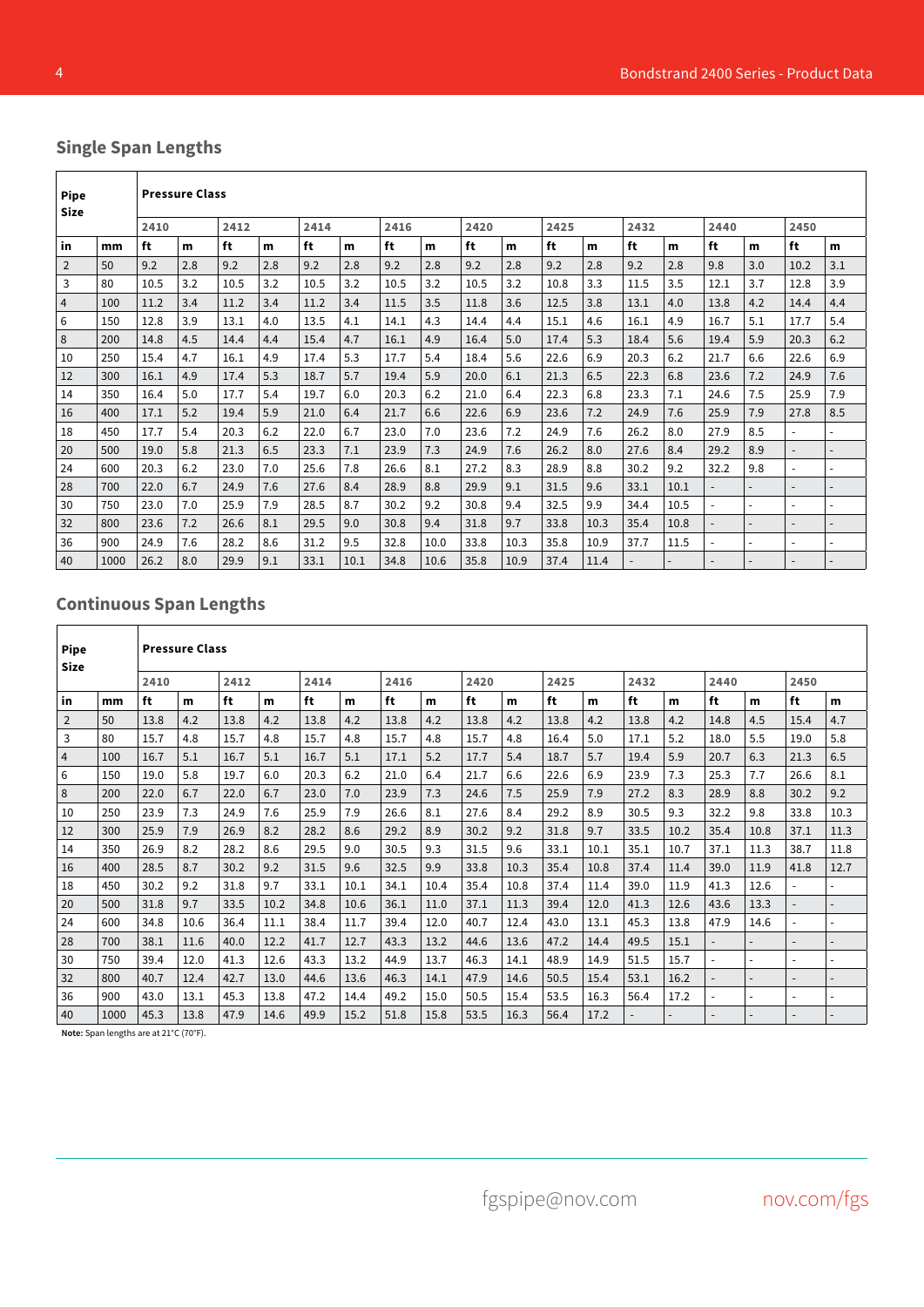# Typical Mechanical Properties

| <b>Pipe Property</b>                   | $70^{\circ}$ F<br>psi | $21^{\circ}$ C<br>N/mm <sup>2</sup> | $200^{\circ}$ F<br>psi | $93^{\circ}$ C<br>N/mm <sup>2</sup> | Method                       |
|----------------------------------------|-----------------------|-------------------------------------|------------------------|-------------------------------------|------------------------------|
| <b>Hydrostatic Design Basis</b>        | 23,351                | $161^{(1)}$                         | 17,549                 | 121                                 | ASTM D2992, Proc. B (20 ans) |
| <b>Ultimate Hoop Stress at Weeping</b> | 40,610                | 280                                 | 48,442                 | 334                                 | <b>ASTM D1599</b>            |
| Circumferential                        |                       |                                     |                        |                                     |                              |
| <b>Hoop Tensile Modulus</b>            | $3.87 \times 10^{6}$  | 26,700                              | $2.36 \times 10^6$     | 16,300                              | <b>ASTM D2290</b>            |
| Poisson's Ratio $v_{L}^{(2)}$          |                       | 0.61                                |                        | 0.80                                | NOV FGS                      |
| Longitudinal                           |                       |                                     |                        |                                     |                              |
| Axial Tensile Strength                 | 11,603                | 80                                  | 9,427                  | 65                                  | <b>ASTM D2105</b>            |
| Axial Strength Modulus                 | $2.24 \times 10^{6}$  | 15,500                              | $1.24 \times 10^{6}$   | 8,550                               | <b>ASTM D2105</b>            |
| Poisson's Ratio, $v_{1}^{(3)}$         |                       | 0.35                                |                        | 0.42                                | <b>ASTM D2105</b>            |
| Axial Bending Strength                 | 12,328                | 85                                  |                        |                                     | NOV FGS                      |
| <b>Axial Bending Modulus</b>           | $2.24 \times 10^{6}$  | 15,500                              | $1.43 \times 10^{6}$   | 9,900                               | <b>ASTM D2925</b>            |
| <b>Shear Modulus</b>                   | $1.75 \times 10^{6}$  | 12,100                              | $1.66 \times 10^{6}$   | 11,500                              | <b>NOV FGS</b>               |

# Typical Physical Properties

| <b>Pipe Property</b>                  | Value                                   | Value                                    | Method    |
|---------------------------------------|-----------------------------------------|------------------------------------------|-----------|
| <b>Thermal Conductivity Pipe Wall</b> | 0.19 BTU/hr•ft•°F                       | $0.33$ W/m $^{\circ}$ C                  | NOV FGS   |
| <b>Thermal Expansion</b>              | $12.0 \times 10^{-6}$ in/in $\degree$ F | $21.6 \times 10^{-6}$ mm/mm $^{\circ}$ C | ASTM D696 |
| Flow Efficient, Hazen Williams        |                                         | 150                                      |           |
| <b>Absolute Roughness</b>             | $17.0 \times 10^{-6}$ ft                | $5.3 \times 10^{-6}$ m                   |           |
| Density                               | 112.4 lb/ft <sup>3</sup>                | 1800 kg/m <sup>3</sup>                   | -         |
| <b>Specific Gravity</b>               |                                         | 1.8                                      | ASTM D792 |
| <b>Specific Heat</b>                  | $0.22$ BTU/lb $\degree$ F               | 910 J/kg $\degree$ C                     |           |
| Grounding Resistance @ 500 Volt-Pipe  | $< 0.3 \times 10^{-6}$ Ohm.ft           | $<$ 1 x 10 <sup>-6</sup> Ohm/m           | ASTM D257 |
| Grounding Resistance @ 500 Volt-Ftg.  | $<$ 1 x 10 <sup>-6</sup> Ohm/pc         | $<$ 1 x 10 <sup>-6</sup> Ohm/pc          | ASTM D257 |
| <b>Shielding Capability</b>           | 100 Volt                                |                                          |           |

**(1)** value obtained at 65°C

<sup>(2)</sup>  $V_{ha}$  = The ratio of axial strain to hoop strain resulting from stress in the hoop direction.

**(3)** νah = The ratio of hoop strain to axial strain resulting from stress in the axial direction.